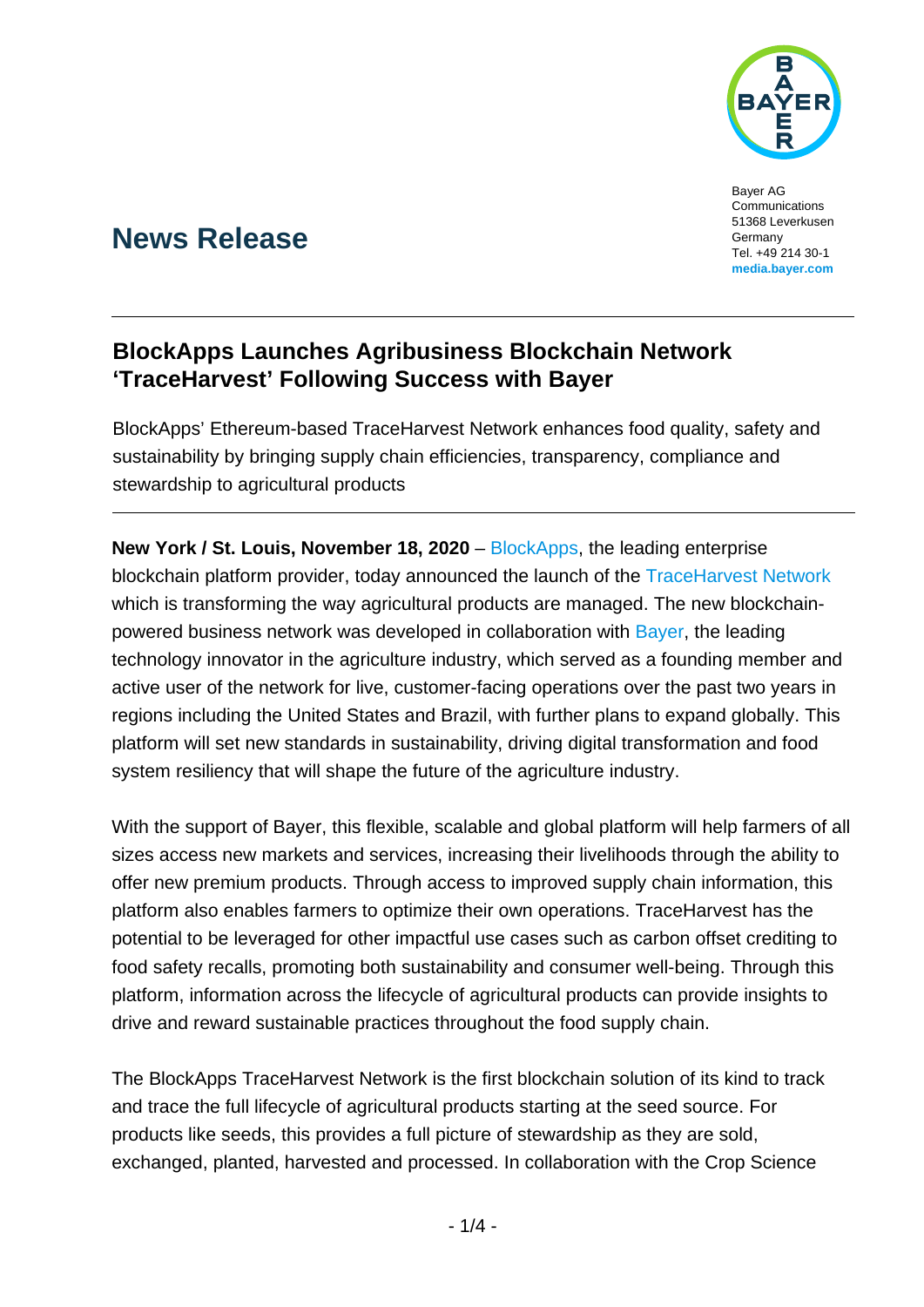Division at Bayer, the platform has been built and tested to the highest industry standard for traceability and provides a first and best-in-class solution for the grain industry. Farmers, manufacturers, distributors and processors can selectively share and review data within a single, secure platform, making activities available to the entire chain. This streamlined engagement and real-time information exchange allows all parties to identify and address product tracking and integrity issues faster than previous manual processes allowed.

"Blockchain technology is already revolutionizing the agriculture industry, and we're leading the way thanks to our partnership with the Crop Science Division at Bayer which has turned this concept from idea into reality," said Kieren James-Lubin, President and CEO at BlockApps. "Together, we're developing world-class innovation with farmers, setting new standards in sustainability and driving digital transformation that will shape the future of the industry."

Current analog processes create significant costs in labor and resources and fail to deliver the data that farmers and other value chain participants need. Such inefficiencies also put businesses at risk of compliance violations across the supply chain and in multiple geographies. TraceHarvest brings agricultural products to market faster, helps safely launch new products in approved regions and traces them accurately to provide strong proof of compliance with international regulations.

Bayer used TraceHarvest over the course of several growing seasons to track the lifecycle and status of the company's highest-value agricultural products, including soybeans and corn, from sale and planting through harvest.

Member farmers, manufacturers, distributors and processors use the same TraceHarvest network to track where their products are going, providing them with full visibility into the source of their crops.

"By enabling the traceability of products throughout the food supply chain, TraceHarvest will provide a basis for new solutions and services around the food quality and transparency questions that are top-of-mind for farmers and consumers," said Sascha Israel, Bayer Crop Science CIO and Head of Digital Transformation.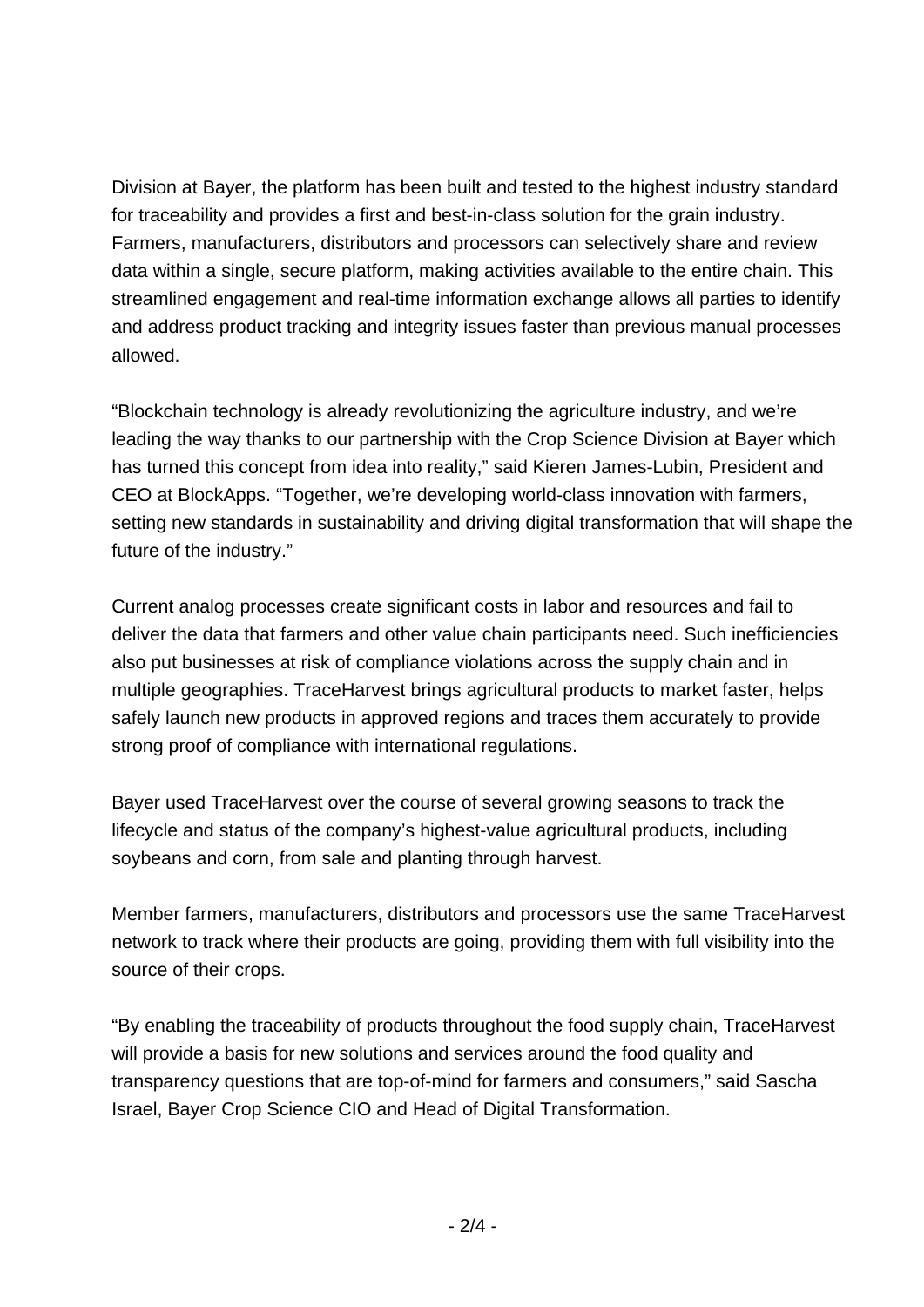"The TraceHarvest platform will enable our traditional and non-traditional business partners throughout the food value chain to explore new products, services and business models. Trusting in the stewardship of agricultural products is essential to navigating the complex ecosystem of modern farming," said Michael Pareles, Digital Strategy and Growth Lead at Bayer Crop Science. "Using TraceHarvest in production has allowed us to drive operational efficiencies, create value and have greater visibility, transparency and compliance throughout the entire food supply and value chain."

The TraceHarvest Network runs on BlockApps' cloud-agnostic STRATO platform, a flexible, enterprise-grade, Ethereum-based blockchain solution for building and running business networks with built-in security. This shared infrastructure incentivizes greater cooperation and collaboration between businesses and farmers.

"TraceHarvest is highly scalable, which is crucially important because it allows members to add more business processes, use cases and tech integrations into the very same network," Kieren James-Lubin continues. "For example, network members will be able to collaborate with downstream food producers to extend tracking of agricultural products even further down the value chain and ultimately verify claims made about their ingredients and sustainability practices."

Members of the agribusiness value chain - including farmers, manufacturers, distributors, processors and technology providers - can now join TraceHarvest and learn more about how blockchain technology can meet their business needs by visiting www.blockapps.net/traceharvest/.

### **About BlockApps**

BlockApps is the leading provider of blockchain technology for business networks. Our platform, BlockApps STRATO, powers industry networks in energy, finance, agriculture, live events, travel and many more. Founded in 2015, BlockApps has created several industry innovations including the launch of Blockchain as a Service with Microsoft, founding the Enterprise Ethereum Alliance (the world's large open standard blockchain organization) and being the first blockchain company to partner with all major cloud platforms (Azure, Amazon Web Services, Google Cloud Platform). For more information, visit and contact us at www.blockapps.net, or find us on social media via [LinkedIn,](https://www.linkedin.com/company/blockapps) [YouTube](https://www.youtube.com/channel/UC90KMyw1HFb39da02PjRFjw) and [Twitter.](https://twitter.com/blockapps?lang=en)